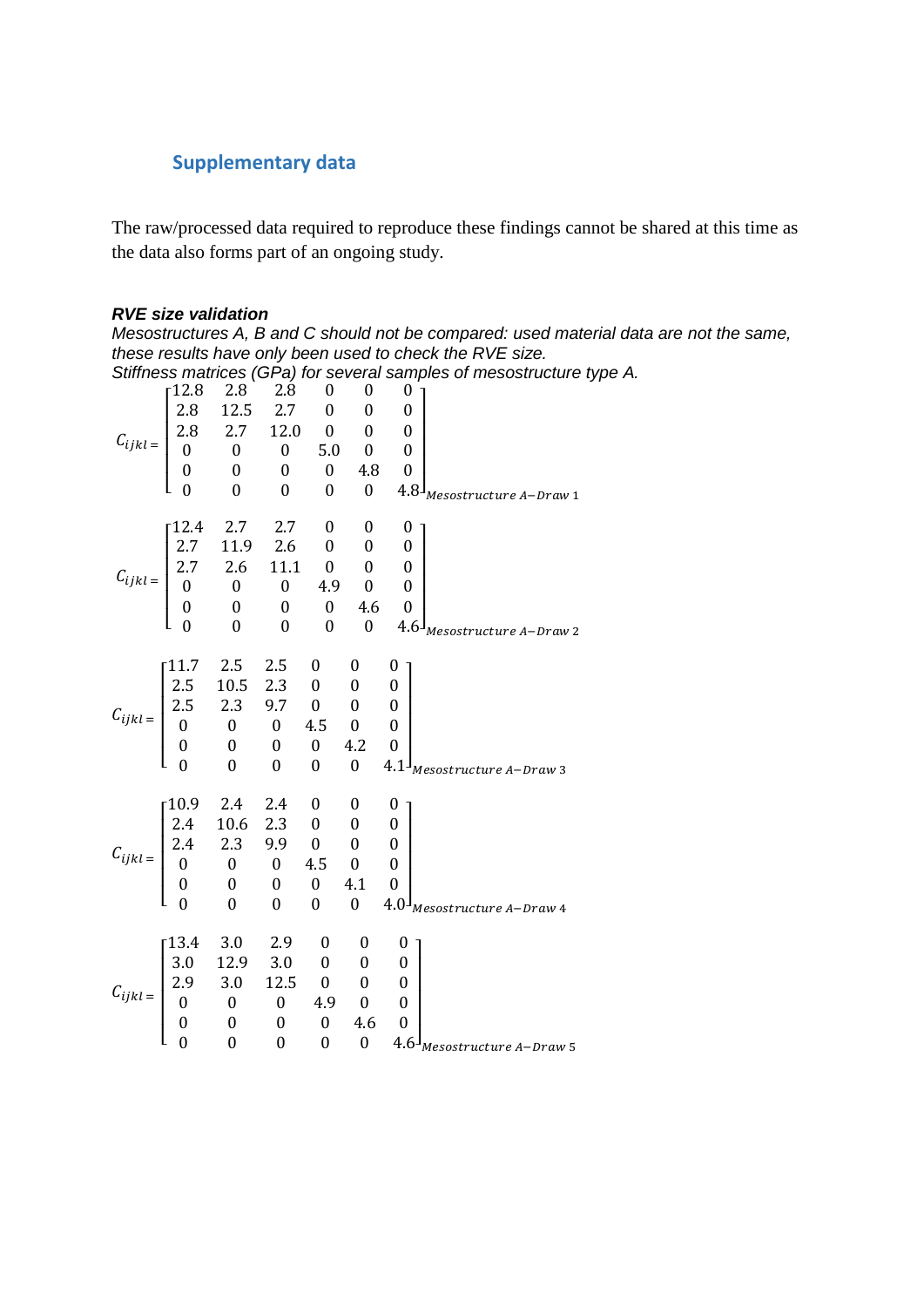|                  | $\begin{bmatrix} 13.3 & 3.0 & 2.9 & 0 & 0 & 0 \ 3.0 & 13.2 & 2.9 & 0 & 0 & 0 \ 2.9 & 2.9 & 11.6 & 0 & 0 & 0 \ 0 & 0 & 0 & 5.3 & 0 & 0 \ 0 & 0 & 0 & 0 & 4.8 \end{bmatrix}$ |  |                                       |        |                       |
|------------------|----------------------------------------------------------------------------------------------------------------------------------------------------------------------------|--|---------------------------------------|--------|-----------------------|
| $C_{ijkl}$ $\!=$ |                                                                                                                                                                            |  |                                       |        |                       |
|                  |                                                                                                                                                                            |  |                                       |        |                       |
|                  |                                                                                                                                                                            |  | $\begin{pmatrix} 0 & 0 \end{pmatrix}$ | $4.9-$ | esostructure A-Draw 6 |

|                                                                                                                                                                                                                                                                                                             |          |                  |                  |                  |                                                     | Stiffness matrices (GPa) for several samples of mesostructure type B. |
|-------------------------------------------------------------------------------------------------------------------------------------------------------------------------------------------------------------------------------------------------------------------------------------------------------------|----------|------------------|------------------|------------------|-----------------------------------------------------|-----------------------------------------------------------------------|
|                                                                                                                                                                                                                                                                                                             |          |                  |                  |                  |                                                     |                                                                       |
|                                                                                                                                                                                                                                                                                                             |          |                  |                  |                  |                                                     |                                                                       |
|                                                                                                                                                                                                                                                                                                             |          |                  |                  |                  |                                                     |                                                                       |
|                                                                                                                                                                                                                                                                                                             |          |                  |                  |                  |                                                     |                                                                       |
|                                                                                                                                                                                                                                                                                                             |          |                  |                  |                  |                                                     |                                                                       |
| $C_{ijkl} = \begin{bmatrix} 0.11 & 0.03 & 0.03 & 0 & 0 & 0 & 0 \\ 0.03 & 0.10 & 0.03 & 0 & 0 & 0 & 0 \\ 0.03 & 0.03 & 0.12 & 0 & 0 & 0 & 0 \\ 0 & 0 & 0 & 0.04 & 0 & 0 & 0 \\ 0 & 0 & 0 & 0 & 0.05 & 0 & 0 \\ 0 & 0 & 0 & 0 & 0 & 0.05 & 0 \\ 0 & 0 & 0 & 0 & 0 & 0.05 & 0 \\ 0 & 0 & 0 & 0 & 0 & 0 & 0.05$ |          |                  |                  |                  |                                                     | $0.05^{J}$ Mesostructure B-Draw 1                                     |
| $C_{ijkl} = \begin{bmatrix} 0.14 & 0.03 & 0.03 & 0 & 0 \\ 0.03 & 0.14 & 0.02 & 0 & 0 \\ 0.03 & 0.02 & 0.12 & 0 & 0 \\ 0 & 0 & 0 & 0.05 & 0 \\ 0 & 0 & 0 & 0 & 0.04 \\ 0 & 0 & 0 & 0 & 0 & 0 \end{bmatrix}$                                                                                                  |          |                  |                  |                  |                                                     | $\boldsymbol{0}$                                                      |
|                                                                                                                                                                                                                                                                                                             |          |                  |                  |                  |                                                     | $\boldsymbol{0}$                                                      |
|                                                                                                                                                                                                                                                                                                             |          |                  |                  |                  |                                                     | $\overline{\mathbf{0}}$                                               |
|                                                                                                                                                                                                                                                                                                             |          |                  |                  |                  |                                                     | $\boldsymbol{0}$                                                      |
|                                                                                                                                                                                                                                                                                                             |          |                  |                  |                  |                                                     | $\boldsymbol{0}$                                                      |
|                                                                                                                                                                                                                                                                                                             |          |                  |                  |                  |                                                     | $0.04J_{Mesostructure\ B-Draw\ 2}$                                    |
|                                                                                                                                                                                                                                                                                                             |          |                  |                  |                  |                                                     |                                                                       |
|                                                                                                                                                                                                                                                                                                             |          |                  |                  |                  |                                                     |                                                                       |
|                                                                                                                                                                                                                                                                                                             |          |                  |                  |                  |                                                     |                                                                       |
|                                                                                                                                                                                                                                                                                                             |          |                  |                  |                  |                                                     |                                                                       |
|                                                                                                                                                                                                                                                                                                             |          |                  |                  |                  | 0.06 0                                              |                                                                       |
| $C_{ijkl} = \begin{bmatrix} 0.13 & 0.03 & 0.03 & 0 & 0 \\ 0.03 & 0.14 & 0.03 & 0 & 0 \\ 0.03 & 0.03 & 0.13 & 0 & 0 \\ 0 & 0 & 0 & 0.06 & 0 \\ 0 & 0 & 0 & 0 & 0.06 \\ 0 & 0 & 0 & 0 & 0 & 0 \end{bmatrix}$                                                                                                  |          |                  |                  |                  |                                                     | $0.05J_{Mesostructure\ B-Draw\ 3}$                                    |
| $C_{ijkl} = \begin{bmatrix} 0.12 & 0.03 & 0.02 & 0 & 0 \\ 0.03 & 0.11 & 0.02 & 0 & 0 \\ 0.02 & 0.02 & 0.10 & 0 & 0 \\ 0 & 0 & 0 & 0.04 & 0 \\ 0 & 0 & 0 & 0 & 0.04 \\ 0 & 0 & 0 & 0 & 0 & 0 \end{bmatrix}$                                                                                                  |          |                  |                  |                  |                                                     |                                                                       |
|                                                                                                                                                                                                                                                                                                             |          |                  |                  |                  |                                                     |                                                                       |
|                                                                                                                                                                                                                                                                                                             |          |                  |                  |                  | $\begin{matrix} 0 & 0 \ 0 & 0 \ 0 & 0 \end{matrix}$ |                                                                       |
|                                                                                                                                                                                                                                                                                                             |          |                  |                  |                  |                                                     | $\boldsymbol{0}$                                                      |
|                                                                                                                                                                                                                                                                                                             |          |                  |                  |                  |                                                     | $\boldsymbol{0}$                                                      |
|                                                                                                                                                                                                                                                                                                             |          |                  |                  |                  |                                                     | $0.04J_{Mesostructure\ B-Draw\ 4}$                                    |
|                                                                                                                                                                                                                                                                                                             |          |                  |                  |                  |                                                     |                                                                       |
|                                                                                                                                                                                                                                                                                                             |          |                  |                  |                  |                                                     | $\boldsymbol{0}$                                                      |
|                                                                                                                                                                                                                                                                                                             |          |                  |                  |                  |                                                     | $\boldsymbol{0}$                                                      |
|                                                                                                                                                                                                                                                                                                             |          |                  |                  |                  |                                                     | $\boldsymbol{0}$                                                      |
|                                                                                                                                                                                                                                                                                                             |          |                  |                  |                  |                                                     | $\boldsymbol{0}$                                                      |
|                                                                                                                                                                                                                                                                                                             |          |                  |                  |                  |                                                     | $\boldsymbol{0}$                                                      |
| $C_{ijkl} = \begin{bmatrix} 0.14 & 0.01 & 0.01 & 0 & 0 \\ 0.01 & 0.10 & 0.03 & 0 & 0 \\ 0.01 & 0.03 & 0.10 & 0 & 0 \\ 0 & 0 & 0 & 0.05 & 0 \\ 0 & 0 & 0 & 0 & 0.04 \\ 0 & 0 & 0 & 0 & 0 & 0 \end{bmatrix}$                                                                                                  |          |                  |                  |                  |                                                     | $0.05\frac{1}{M}$ Mesostructure B-Draw 5                              |
|                                                                                                                                                                                                                                                                                                             | $-0.12$  | 0.03             | 0.03             | $\boldsymbol{0}$ | $\boldsymbol{0}$                                    | 0                                                                     |
|                                                                                                                                                                                                                                                                                                             |          | 0.12             | 0.02             | $\mathbf{0}$     | 0                                                   | 0                                                                     |
|                                                                                                                                                                                                                                                                                                             |          | 0.02             | 0.10             | $\boldsymbol{0}$ | $\boldsymbol{0}$                                    | 0                                                                     |
|                                                                                                                                                                                                                                                                                                             |          | $\boldsymbol{0}$ | $\boldsymbol{0}$ | 0.05             | $\boldsymbol{0}$                                    | 0                                                                     |
| $C_{ijkl} = \begin{bmatrix} 0.03 & 0 \\ 0.03 & 0 \\ 0 & 0 \end{bmatrix}$                                                                                                                                                                                                                                    |          | $\boldsymbol{0}$ | $\boldsymbol{0}$ | $\boldsymbol{0}$ | 0.05                                                | $\boldsymbol{0}$                                                      |
|                                                                                                                                                                                                                                                                                                             | $\theta$ | $\boldsymbol{0}$ | 0                | $\boldsymbol{0}$ | $\boldsymbol{0}$                                    | 0.04<br>Mesostructure B–Draw 6                                        |

*Stiffness matrices (GPa) for several samples of mesostructure type C.*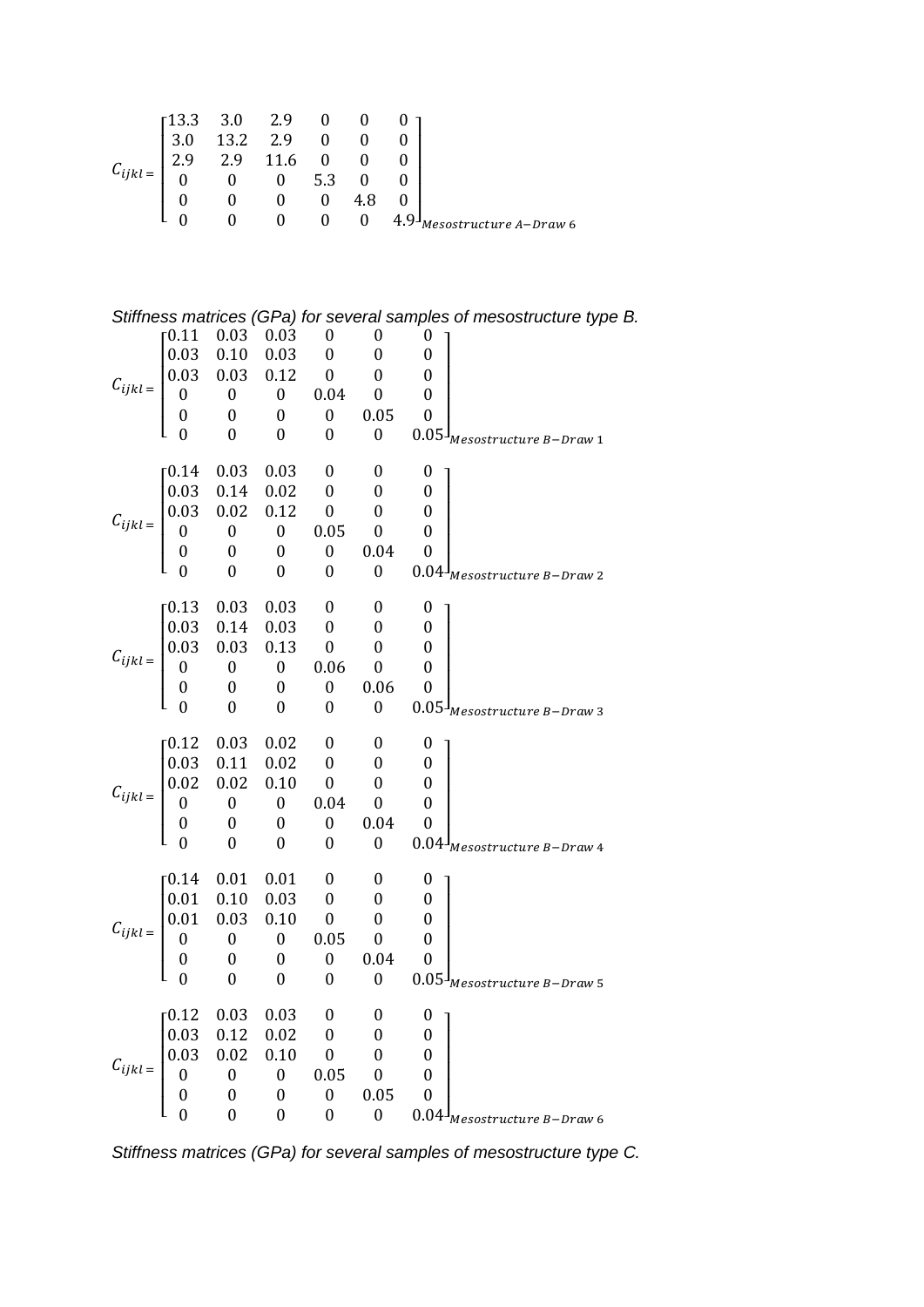|                                                                                                                                                                                                              | 0.15 | 0.03          | 0.04                     | $\boldsymbol{0}$        | $\bf{0}$                                            | $\boldsymbol{0}$                   |
|--------------------------------------------------------------------------------------------------------------------------------------------------------------------------------------------------------------|------|---------------|--------------------------|-------------------------|-----------------------------------------------------|------------------------------------|
|                                                                                                                                                                                                              |      |               |                          |                         | $\overline{0}$                                      | $\boldsymbol{0}$                   |
|                                                                                                                                                                                                              |      |               |                          |                         | $\overline{0}$                                      | $\bf{0}$                           |
|                                                                                                                                                                                                              |      |               |                          |                         | $\boldsymbol{0}$                                    | $\boldsymbol{0}$                   |
| $C_{ijkl} = \begin{bmatrix} 0.13 & 0.03 & 0.01 & 0 \\ 0.03 & 0.15 & 0.04 & 0 \\ 0.04 & 0.04 & 0.17 & 0 \\ 0 & 0 & 0 & 0.06 \\ 0 & 0 & 0 & 0 \end{bmatrix}$                                                   |      |               |                          |                         | 0.06                                                | $\bf{0}$                           |
|                                                                                                                                                                                                              |      | $\theta$      | $\boldsymbol{0}$         | $\boldsymbol{0}$        | 0                                                   | $0.07J_{Mesostructure C-Draw 1}$   |
|                                                                                                                                                                                                              |      | $0.05$ 0.04 0 |                          |                         | $\overline{\mathbf{0}}$                             | $\boldsymbol{0}$                   |
|                                                                                                                                                                                                              |      |               |                          | $\overline{\mathbf{0}}$ | $\overline{\phantom{0}}$                            | $\overline{\mathbf{0}}$            |
| $C_{ijkl} = \begin{bmatrix} 0.16 & 0.05 & 0.04 \\ 0.05 & 0.17 & 0.04 \\ 0.04 & 0.04 & 0.14 \\ 0 & 0 & 0 \\ 0 & 0 & 0 \end{bmatrix}$                                                                          |      |               |                          | $\overline{\mathbf{0}}$ | $\boldsymbol{0}$                                    | $\overline{\phantom{0}}$           |
|                                                                                                                                                                                                              |      |               |                          | 0.08                    | $\boldsymbol{0}$                                    | $\overline{\mathbf{0}}$            |
|                                                                                                                                                                                                              |      |               |                          | $\boldsymbol{0}$        | 0.06                                                | $\boldsymbol{0}$                   |
|                                                                                                                                                                                                              |      | 0             | $\boldsymbol{0}$         | $\boldsymbol{0}$        | $\theta$                                            |                                    |
|                                                                                                                                                                                                              |      |               |                          |                         |                                                     | $0.05J_{Mesostructure C-Draw 2}$   |
|                                                                                                                                                                                                              |      |               |                          |                         |                                                     | $\boldsymbol{0}$                   |
|                                                                                                                                                                                                              |      |               |                          |                         | $0\qquad 0$                                         |                                    |
|                                                                                                                                                                                                              |      |               |                          |                         |                                                     | $\overline{\mathbf{0}}$            |
|                                                                                                                                                                                                              |      |               |                          |                         |                                                     | $\overline{\mathbf{0}}$            |
|                                                                                                                                                                                                              |      |               |                          |                         |                                                     | $\overline{\phantom{0}}$           |
| $C_{ijkl} = \begin{bmatrix} 0.18 & 0.05 & 0.05 & \cup & \cup \\ 0.05 & 0.14 & 0.05 & 0 & 0 \\ 0.05 & 0.05 & 0.14 & 0 & 0 \\ 0 & 0 & 0 & 0.05 & 0 \\ 0 & 0 & 0 & 0 & 0.07 \\ 0 & 0 & 0 & 0 & 0 \end{bmatrix}$ |      |               |                          |                         |                                                     | $0.07J_{Mesostructure C-Draw 3}$   |
|                                                                                                                                                                                                              |      | 0.03          | 0.03                     | $\bf{0}$                | $\overline{\phantom{0}}$                            | $\boldsymbol{0}$                   |
| $C_{ijkl} = \begin{bmatrix} 0.13 & 0.03 & 0.03 & 0 \\ 0.03 & 0.15 & 0.03 & 0 \\ 0.03 & 0.03 & 0.14 & 0 \\ 0 & 0 & 0 & 0.05 \\ 0 & 0 & 0 & 0 \end{bmatrix}$                                                   |      |               |                          |                         | $\overline{\phantom{0}}$                            | $\overline{\phantom{0}}$           |
|                                                                                                                                                                                                              |      |               |                          |                         | $\overline{\mathbf{0}}$                             | $\overline{\mathbf{0}}$            |
|                                                                                                                                                                                                              |      |               |                          |                         | $\overline{\mathbf{0}}$                             | $\overline{\mathbf{0}}$            |
|                                                                                                                                                                                                              |      |               |                          |                         | 0.07                                                | $\mathbf{0}$                       |
|                                                                                                                                                                                                              |      | $\Omega$      | $\boldsymbol{0}$         | $\boldsymbol{0}$        | $\boldsymbol{0}$                                    | $0.07J_{Mesostructure C-Draw 4}$   |
|                                                                                                                                                                                                              |      |               |                          | $\bf{0}$                | $\overline{\mathbf{0}}$                             | $\bf{0}$                           |
| $C_{ijkl} = \begin{bmatrix} 0.17 & 0.04 & 0.03 \\ 0.04 & 0.20 & 0.04 \\ 0.03 & 0.04 & 0.18 \\ 0 & 0 & 0 \\ 0 & 0 & 0 \end{bmatrix}$                                                                          |      |               |                          | $\overline{0}$          | $\begin{matrix}0&&0\0&&0\0&&0\end{matrix}$          |                                    |
|                                                                                                                                                                                                              |      |               |                          | $\overline{\mathbf{0}}$ |                                                     |                                    |
|                                                                                                                                                                                                              |      |               |                          | 0.08                    | $\mathbf{0}$                                        | $\overline{\mathbf{0}}$            |
|                                                                                                                                                                                                              |      |               |                          | $\boldsymbol{0}$        | 0.05                                                | $\overline{0}$                     |
|                                                                                                                                                                                                              |      | $\mathbf{0}$  | $\overline{\phantom{0}}$ | $\boldsymbol{0}$        | $\mathbf{0}$                                        | $0.05^{J}$ Mesostructure C-Draw 5  |
|                                                                                                                                                                                                              |      |               |                          |                         |                                                     |                                    |
| $C_{ijkl} = \begin{bmatrix} 0.15 & 0.03 & 0.04 & 0 \\ 0.03 & 0.15 & 0.04 & 0 \\ 0.04 & 0.04 & 0.17 & 0 \\ 0 & 0 & 0 & 0.06 \\ 0 & 0 & 0 & 0 \\ 0 & 0 & 0 & 0 \end{bmatrix}$                                  |      |               | $0.04$ 0 0               |                         |                                                     | $\mathbf{0}$                       |
|                                                                                                                                                                                                              |      |               |                          |                         | $0\qquad 0$                                         |                                    |
|                                                                                                                                                                                                              |      |               |                          |                         | $\overline{\phantom{0}}$                            | $\overline{\mathbf{0}}$            |
|                                                                                                                                                                                                              |      |               |                          |                         | $\overline{\phantom{0}}$                            | $\boldsymbol{0}$                   |
|                                                                                                                                                                                                              |      |               |                          |                         | $\begin{array}{cc} 0.06 & 0 \\ 0 & 0.0 \end{array}$ |                                    |
|                                                                                                                                                                                                              |      |               |                          |                         |                                                     | $0.07J_{Mesostructure\ C-Draw\ 6}$ |

### *Mesh refinement*

*Stiffness matrices (GPa) for two identical samples with two different meshes*

| Fine mesh:                                          |                                                                                                                                                                                                                         |                                   |  |                            |
|-----------------------------------------------------|-------------------------------------------------------------------------------------------------------------------------------------------------------------------------------------------------------------------------|-----------------------------------|--|----------------------------|
|                                                     |                                                                                                                                                                                                                         |                                   |  |                            |
|                                                     |                                                                                                                                                                                                                         |                                   |  |                            |
|                                                     | $=\begin{bmatrix} 0.15 & 0.03 & 0.04 & 0 & 0 & 0 \\ 0.03 & 0.15 & 0.04 & 0 & 0 & 0 \\ 0.04 & 0.04 & 0.17 & 0 & 0 & 0 \\ 0 & 0 & 0 & 0.06 & 0 & 0 \\ 0 & 0 & 0 & 0 & 0.06 & 0 \\ 0 & 0 & 0 & 0 & 0 & 0.06 \end{bmatrix}$ |                                   |  |                            |
| $C_{ijkl} = \begin{bmatrix} 0.1 \\ 0 \end{bmatrix}$ |                                                                                                                                                                                                                         |                                   |  |                            |
|                                                     |                                                                                                                                                                                                                         |                                   |  |                            |
|                                                     |                                                                                                                                                                                                                         | $\begin{matrix}0&0&0\end{matrix}$ |  | Mesostructure C–Finer mesh |